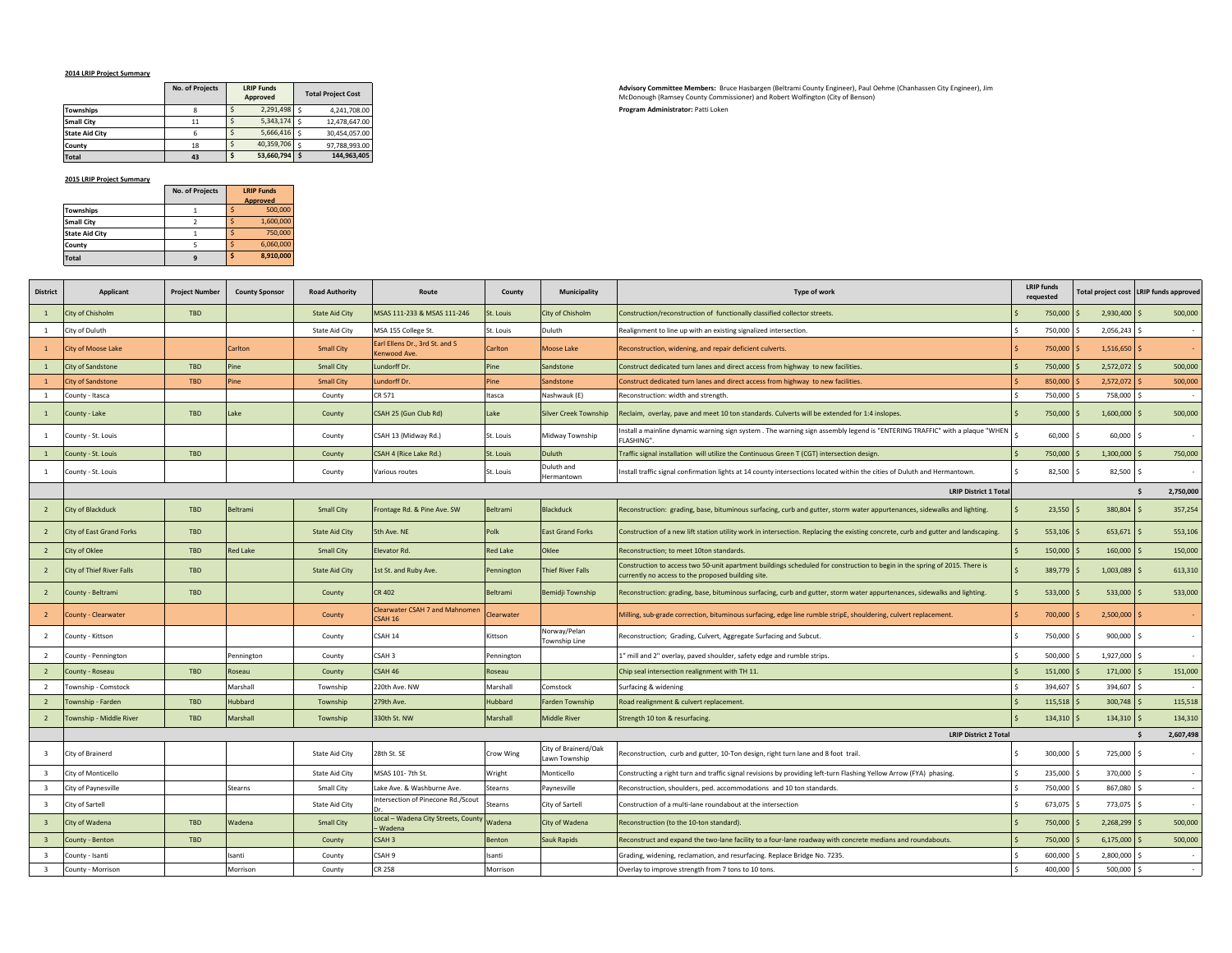| <b>District</b>         | Applicant                              | <b>Project Number</b> | <b>County Sponsor</b> | <b>Road Authority</b> | Route                                              | County           | <b>Municipality</b>                              | Type of work                                                                                                                                                                                                    | <b>LRIP</b> funds<br>requested |                | Total project cost   LRIP funds approved |
|-------------------------|----------------------------------------|-----------------------|-----------------------|-----------------------|----------------------------------------------------|------------------|--------------------------------------------------|-----------------------------------------------------------------------------------------------------------------------------------------------------------------------------------------------------------------|--------------------------------|----------------|------------------------------------------|
| 3                       | County - Morrison                      |                       |                       | County                | CSAH 20                                            | Morrison         | Cushing Township                                 | Replace Old Bridge No 4558 over the Burlington Northern Sante Fe Railway, with a single span precast beam structure.                                                                                            | 500,000                        | 1,500,000 \$   |                                          |
|                         | County - Stearns                       |                       | <b>Stearns</b>        | County                | CSAH 17                                            | <b>Stearns</b>   |                                                  | Pavement reclamation, resurfacing, shoulder paving, guardrail upgrades, six inch epoxy edgelines and drainage improvements.                                                                                     | 590,000                        | 1,400,000      |                                          |
| 3                       | County - Todd                          |                       |                       | County                | CSAH 10                                            | Todd             | Leslie/Reynold/Long<br>Prairie Township          | Improving the condition of the existing pavement structure, replacing failed centerline pipes, updating pavement edge marking,<br>and constructing a paved shoulder                                             | 600,000                        | 1,914,300      |                                          |
| $\overline{\mathbf{3}}$ | County - Wright                        |                       | Wright                | County                | CSAH 34                                            | Wright           | City of Buffalo                                  | Install a single lane roundabout                                                                                                                                                                                | 750,000 S                      | $1,000,000$ \$ |                                          |
| 3                       | County - Wright                        |                       | Wright                | County                | CSAH 35 (CSAH 6 and 8<br>intersections)            | <b>Nright</b>    | Middleville and<br>Marysville Township           | Replace and update the current failing intersection conflict warning systems at CSAH 35/CSAH 6 and CSAH 35/CSAH 8. Current<br>systems have old technology and have become unreliable and unable to be repaired. | 230,000                        | 230,000        |                                          |
| $\overline{\mathbf{3}}$ | County - Wright                        |                       | Wright                | County                | CR 106                                             | Wright           | Monticello                                       | Grading, bituminous mill and overlay, ADA improvements and signal system construction and other associated construction.                                                                                        | 206,794 \$                     | 5,716,208      |                                          |
| $\overline{\mathbf{3}}$ | Township - Albany                      |                       | Stearns               | Township              | Meadowview Dr.                                     | Stearns          | Albany Township                                  | Surfacing (gravel to pavement)/drainage                                                                                                                                                                         | 100,000                        | 170,000        |                                          |
| 3                       | Township - Albany                      |                       | Stearns               | Township              | 251st Ave.                                         | Stearns          | Albany Township                                  | Surfacing (gravel to pavement), widening & drainage                                                                                                                                                             | 750,000                        | 1,250,000      |                                          |
|                         | Fownship - First Assesment<br>District | TBD                   |                       | Township              | Inglewood Dr. and Dellwood Dr.                     | <b>Crow Wing</b> | First Asses. Dist., Baxter<br><b>Brainerd</b>    | Widening and resurfacing/ part of 10 ton                                                                                                                                                                        | 614,070                        | 818,750        | 614,070                                  |
| $\overline{3}$          | Township - Milaca                      |                       | Mille Lacs            | Township              | 110th Ave.                                         | Mille Lacs       | Milaca                                           | Resurfacing (gravel to pavement), Cross sectioning, shoulders: striping edge line, rumbles.                                                                                                                     | 225,000                        | 300,000        |                                          |
|                         | Township - St. Joseph                  | <b>TBD</b>            | <b>Stearns</b>        | Township              | 320th St.                                          | <b>Stearns</b>   | St. Joseph and St.<br><b>Wendel Townships</b>    | Resurfacing, shoulders, & lane departures                                                                                                                                                                       | 750,000                        | 1,170,300      | 750,000                                  |
| 3                       | Township - Wakefield                   |                       | Stearns               | Township              | Island Lake Rd.                                    | Stearns          | Wakefield                                        | Resurfacing, cross section.                                                                                                                                                                                     | 600,000                        | 600,000        |                                          |
|                         |                                        |                       |                       |                       |                                                    |                  |                                                  | <b>LRIP District 3 Total</b>                                                                                                                                                                                    |                                |                | 2,364,070<br>$\mathsf{s}$                |
| $\overline{a}$          | City of Farwell                        |                       | Pope                  | Small City            | 2 sections: S. Stanley Ave, and N.<br>Stanley Ave. | ope              | Farwell                                          | <b>Hot Bituminous Paving</b>                                                                                                                                                                                    | 123,441<br>.s                  | 123,441 \$     |                                          |
| 4                       | City of Forada                         |                       | Douglas               | Small City            | Kluver Addition Rd.                                | Douglas          | Forada                                           | Hot-Mix Bituminous Paving and adjusting/raising 6 sanitary sewer manhole castings with covers.                                                                                                                  | 85,225                         | 85,225         |                                          |
| $\mathbf{A}$            | City of Moorhead                       |                       |                       | <b>State Aid City</b> | 20th St.                                           | Clay             | Moorhead                                         | Mill and overlay/rehab. & new construction and revised corridor configuration                                                                                                                                   | 750,000                        | 5,843,200      |                                          |
| $\overline{a}$          | City of Perham                         | TBD                   | Otter Tail            | <b>Small City</b>     | Coney St. E                                        | Otter Tai        | Perham                                           | Paving and curbing of gravel roadway.                                                                                                                                                                           | 750,000                        | 1,178,000      | 750,000                                  |
| $\overline{a}$          | City of Villard                        | TBD                   | Pope                  | <b>Small City</b>     | <b>Grove Lake Ave</b>                              | Pope             | Villard                                          | Intersection changes, realignment, paved surface, traffic markings and other signage, curb and gutter.                                                                                                          | 559,800                        | 809,800        | 559,800                                  |
| $\overline{a}$          | County - Douglas                       | TBD                   |                       | County                | <b>CR 81</b>                                       | Douglas          | Alexandria Township                              | Shoulder widening and overlay                                                                                                                                                                                   | 750,000                        | 830,000        | 500,000                                  |
|                         | County - Douglas                       |                       |                       | County                | CSAH 25                                            | Douglas          | <b>Evansville and Urness</b><br><b>Townships</b> | Aggregate Base and Bituminous Surfacing to improve to a 10-ton design standard.                                                                                                                                 | 600,000                        | 2,425,000      |                                          |
| $\overline{a}$          | County - Otter Tail                    |                       | Otter Tail            | County                | CSAH 27                                            | Otter Tail       |                                                  | Reconstruction: adding right turn lanes, replacing culverts & 10 ton standards.                                                                                                                                 | 750,000                        | 3.200.000      |                                          |
| $\overline{4}$          | County - Pope                          | TBD                   |                       | County                | CSAH 28                                            | ope              | Lowry/Reno                                       | Bituminous milling, full depth reclamation and paving 10 ton standards, and increase shoulder width                                                                                                             | 200,000                        | 876,919        | 200,000                                  |
|                         | County - Pope                          |                       |                       | County                | CSAH 35                                            | ope              | Glenwood Township                                | Aggregate base, bituminous pavement, 10 ton pavement structure.                                                                                                                                                 | 87,775                         | 97,775         |                                          |
| $\overline{a}$          | Township - Pine Lake                   | <b>TBD</b>            | <b>Otter Tail</b>     | Township              | Nitche Lake Rd.                                    | Ote              | Pine Lake Township                               | Grading & surfacing.                                                                                                                                                                                            | 250,000                        | 1,125,000      | 250,000                                  |
| $\overline{a}$          | Township - Star Lake                   |                       | Otter Tail            | Township              | 280th Ave. & 390th St.                             | Otter Tail       | Star Lake Township                               | Widening gravel road, drainage culverts & erosion control.                                                                                                                                                      | 556,028                        | 556,028        |                                          |
|                         |                                        |                       |                       |                       |                                                    |                  |                                                  | <b>District 4 Totals</b>                                                                                                                                                                                        |                                |                | $\mathsf{s}$<br>2.259.800                |
| 6                       | <b>City of Goodview</b>                |                       | Winona                | <b>Small City</b>     | Multiple roads                                     | Winona           | <b>City of Goodview</b>                          | Overlay, Crack Fill, Chip Seal, Service Drive, Reclaim & Curb Repair                                                                                                                                            | 750,000                        | 1,090,315      | 750,000                                  |
|                         | City of Northfield                     |                       |                       | <b>State Aid City</b> | 3rd Street Intersection                            | Rice             | Northfield                                       | Non-motorized crossing improvements simultaneous with restrictions to the least safe & least demanded vehicular movements.                                                                                      | 273,650                        | 273,650        |                                          |
| 6.                      | County - Fillmore                      |                       |                       | County                | CSAH 15                                            | Fillmore         | Carimona Township                                | Pavement reconstruction: Full depth reclamation, reshaped, recompacted inplace, bituminous surface with safety edge,<br>aggregate shoulder, pavement marking, 10 ton per axle roadway.                          | 701,200                        | 701.200 S      |                                          |
|                         | County - Fillmore                      | <b>TBD</b>            |                       | County                | CSAH 8                                             | illmore          | Spring Valley Township                           | Full depth reclaimation and resurfacing with bituminous that meets a 10 standard.                                                                                                                               | 750,000                        | 1,034,766      | 750,000                                  |
| 6                       | County - Fillmore                      |                       |                       | County                | CSAH 30                                            | illmore          | Harmony Township                                 | avement reconstruction: full depth reclaimation, reshaped and recompacted inplace, bituminous pavement, safety edge,<br>shoulder gravel, pavement markings and 10 ton standard.                                 | 630,250                        | 630,250        |                                          |
| 6                       | County - Goodhue                       |                       |                       | County                | N/A                                                | Goodhue          | Red Wing                                         | construct a brine making system                                                                                                                                                                                 | 158,400                        | 176,000        |                                          |
| 6                       | County - Goodhue                       |                       |                       | County                | CSAH 21                                            | Goodhue          | Red Wing                                         | Retrofit Flashing Yellow Arrows as a safety improvement.                                                                                                                                                        | 55,573                         | 61,748         | . .                                      |
| 6                       | County - Goodhue                       |                       |                       | County                | CSAH 1                                             | Goodhue          | <b>Red Wing</b>                                  | Project would retrofit Flashing Yellow Arrows as a safety improvement.                                                                                                                                          | 42,851                         | 47,612         |                                          |
| 6                       | County - Goodhue                       |                       |                       | County                | Various                                            | Goodhue          | Various                                          | Replace sections of guardrail throughout Goodhue County                                                                                                                                                         | 446,190                        | 495,767        |                                          |
| 6                       | County - Goodhue                       |                       |                       | County                | CSAH <sub>8</sub>                                  | Goodhue          | Hader (Wanamingo<br>(Township                    | Construct a Park & Ride                                                                                                                                                                                         | 37,031                         | 41,145         |                                          |
| 6                       | County - Goodhue                       |                       |                       | County                | N/A                                                | Goodhue          | <b>Red Wing</b>                                  | Construct a Rural Intersection Conflict Warning System                                                                                                                                                          | 160.144                        | 177,938        |                                          |
| 6                       | County - Rice                          |                       |                       | County                | CSAH 4 & CSAH 1                                    | Rice             | <b>Erin Township</b>                             | Geometric intersection improvements, construction of turning lanes.                                                                                                                                             | 400,000                        | 540,000        |                                          |
| 6                       | County - Steele                        | 074-642-004           |                       | County                | CSAH 42 (Main Street)                              | Steele           |                                                  | Reconstruction: grading, storm sewer, sidewalk/ADA improvements, lighting, signing, pavement markings, curb and gutter, base<br>surfacing, and underground municipal utilities.                                 | 750,000                        | 2,376,470      | 500,000                                  |
| 6                       | County - Wabasha                       |                       | Wabasha               | County                | CSAH <sub>2</sub>                                  | Wabasha          | City of Elgin                                    | Reconstruction to current standards, repair or replace drainage structure, and edgeline pavement markings.                                                                                                      | 300,000                        | 705,973        |                                          |
| 6 <sup>1</sup>          | County - Wabasha                       | 079-625-015           | Wabasha               | County                | CSAH 25                                            | <b>Nabasha</b>   | City of Elgin and Elgin                          | Widen and resurface, correction to skewed intersection and offsetting right turn lane, pavement, replace culverts                                                                                               | 750,000                        | 3,071,228      | 500,000                                  |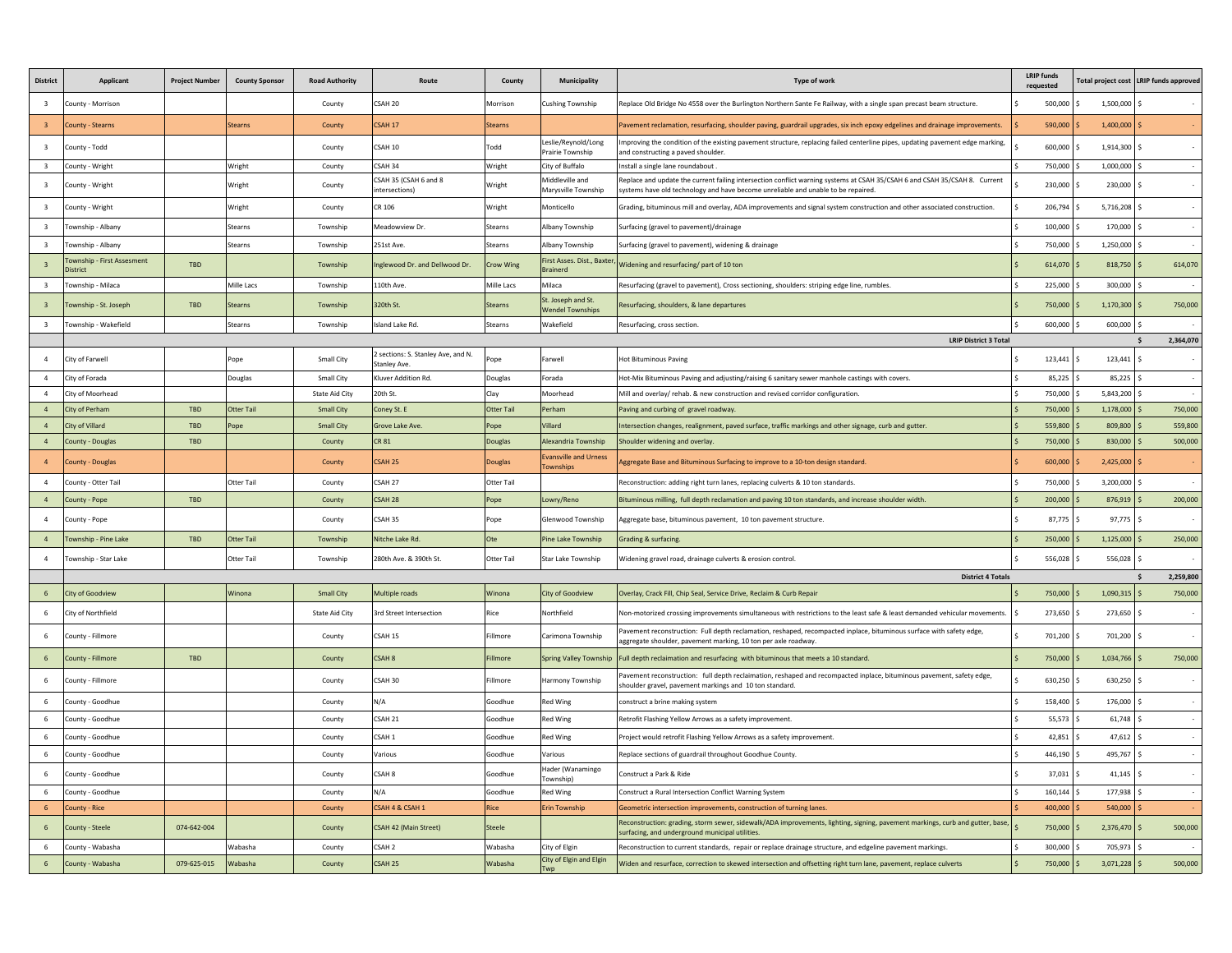| <b>District</b> | <b>Applicant</b>          | <b>Project Number</b>    | <b>County Sponsor</b> | <b>Road Authority</b> |                                                   | County            | Municipality                              | Type of work                                                                                                                                                                                                                                                                          | <b>LRIP funds</b><br>requested |                | Total project cost LRIP funds approved |
|-----------------|---------------------------|--------------------------|-----------------------|-----------------------|---------------------------------------------------|-------------------|-------------------------------------------|---------------------------------------------------------------------------------------------------------------------------------------------------------------------------------------------------------------------------------------------------------------------------------------|--------------------------------|----------------|----------------------------------------|
|                 |                           | <b>District 6 Totals</b> |                       |                       |                                                   |                   |                                           |                                                                                                                                                                                                                                                                                       |                                |                | $\mathsf{s}$<br>2.500.000              |
|                 | City of Blue Earth        | <b>TBD</b>               | Faribault             | <b>Small City</b>     | E 21st St.                                        | aribault          | City of Blue Earth                        | Reconstruct existing gravel road to aggregate based 10 ton standards. Raise profile for drainange improvements.                                                                                                                                                                       | 667,220                        | 667,220        | 667,220                                |
|                 | City of Mankato           |                          |                       | <b>State Aid City</b> | Monks Ave                                         | <b>Blue Earth</b> | Mankato                                   | Pavement rehabilitation and roadway reconstruction, new sidewalk, road bike routes and intersection improvements.                                                                                                                                                                     | 750,000                        | 1,683,700 \$   | $\sim$                                 |
| $7^{\circ}$     | <b>City of Montgomery</b> | 040-603-025              | l e Sueur             | <b>Small City</b>     | 5th St.                                           | Le Sueur          | Montgomery                                | Reconstruction, full depth pavement reclamation/pavement, built to 10-ton route standards                                                                                                                                                                                             | 750,000                        | $2.269.727$ S  | 500,000                                |
| $\overline{7}$  | City of Sleepy Eye        |                          | Brown                 | Small City            | 12th Ave NE & St. Mary's St.                      | Brown             | Home                                      | Construct street loop, construct a railroad at-grade crossing, relocating a switch and salvaging & reinstalling a safety signal<br>system                                                                                                                                             | 750,000                        | 1,168,273 \$   |                                        |
| $\overline{7}$  | City of Waseca            |                          |                       | State Aid City        | (CSAH 14) Old TH 14                               | Waseca            | Waseca                                    | Reconstruction including underground utilities.                                                                                                                                                                                                                                       | 750.000                        | 9.573.433 \$   |                                        |
| $\overline{7}$  | County - Blue Earth       |                          |                       | County                | CSAH 12                                           | <b>Blue Earth</b> | Mankato Township                          | Construction, grading, storm drainage, intersection development, base and surfacing.                                                                                                                                                                                                  | 750,000                        | 7,400,000      |                                        |
| $\overline{7}$  | County - Cottonwood       |                          | Cottonwood            | County                | CSAH <sub>5</sub>                                 | Cottonwood        |                                           | Rehabilitation, stabilized Full Depth Reclamation with Bituminous Surfacing, Paved Shoulders and Rumble Stripe.                                                                                                                                                                       | 750,000                        | 4,225,000      |                                        |
| $\overline{7}$  | County - Faribault        |                          | Faribault             | County                | <b>CSAH 103</b>                                   | Faribault         | <b>Blue Earth</b>                         | Reconstruction, 10 ton standards                                                                                                                                                                                                                                                      | 550,000                        | 650,000        |                                        |
| $\overline{7}$  | County - Rock             |                          | Rock                  | County                | CSAH 4 and CSAH 17 Intersection                   | Rock              | Beaver Creek Township                     | Rural Intersection Conflict Warning System: inlcudes signs, sensors, underground, software, hardware, and electrical service.                                                                                                                                                         | 110,000                        | 110,000 \$     |                                        |
| $7^{\circ}$     | County - Sibley           | TRD                      |                       | County                | CR 160                                            | Sibley            | Faxon                                     | Grading new curves, improve the design speed, widening, and constructing a future paved driving surface with lane markings.                                                                                                                                                           | 750,000                        | $1,550,000$ \$ | 500,000                                |
|                 | County - Watonwan         | <b>TBD</b>               | Watonwan              | County                | CSAH <sub>5</sub>                                 | Watonwan          | <b>Adrian and Butterfield</b><br>ownships | Pavement Rehabilitation: paved shoulders, rumble stripes, and safety wedge.                                                                                                                                                                                                           | 750,000                        | 1,500,000      | 500,000                                |
|                 | Township - Clinton        |                          | Rock                  | Township              | 21st St.                                          | Rock              | Clinton Township                          | Reconditioning & Surfacing (gravel to pavement) - shoulders                                                                                                                                                                                                                           | 468.204                        | 468.204        |                                        |
|                 | Township - Oshawa         | TBD                      | City of Saint Peter   | Township              | 357th Ave.                                        | Nicollet          |                                           | Resurfacing (gravel to pavement), pavement markings, reduce lane departures.                                                                                                                                                                                                          | 212,600                        | $212,600$ \$   | 212,600                                |
|                 | Township - Vienna         | 067-600-002              | Rock                  | Township              | 150th Ave.                                        | Rock              | Vienna Township                           | Resurfacing, drainage                                                                                                                                                                                                                                                                 | 65,000                         | $130,000$ \$   | 65,000                                 |
|                 |                           |                          |                       |                       |                                                   |                   |                                           | <b>District 7 Totals</b>                                                                                                                                                                                                                                                              |                                |                | 2.444.820<br>Ŝ.                        |
|                 | City of Belview           | TBD                      | Redwood               | <b>Small City</b>     | 2nd St.                                           | Redwood           | <b>City of Belview</b>                    | Storm sewer repairs, common excavation, aggregate base, concrete work, bituminous patching, and bituminous overlay.                                                                                                                                                                   | 174,000                        | 484,000        | 174,000                                |
|                 | City of Bird Island       | TBD                      | Renville              | <b>Small City</b>     | 13th St                                           | Renville          | <b>Bird Island Township</b>               | Curb and gutter and bituminos surfacing on a previously graveled street, completing the remaining sewer and water service<br>stubouts.                                                                                                                                                | 434,900                        | $598.410$ \$   | 434,900                                |
|                 | <b>City of Glencoe</b>    | TBD                      | McLeod                | <b>State Aid City</b> | 7th St. & Armstrong Ave.                          | McLeod            | ilencoe                                   | Reconstruction and resurfacing roads will be built to 10-ton route standardsc.                                                                                                                                                                                                        | 750,000                        | $1,004,255$ \$ | 750,000                                |
|                 | County - Chippewa         |                          | Chippewa              | County                | Lovers Lane (Re-aligned CSAH 4)                   | Chippewa          | City of Maynard                           | Re-alignment, re-grading, paving, aggregate base and bituminous surfacing to meet a 10 ton design; constructing a double line<br>16' x 10' concrete box culvert; reconstructing a railroad crossing and relocating a rail road signal and arms; and constructing a<br>right turn lane | 750,000                        | $1,583,000$ \$ |                                        |
| $\mathbf{g}$    | County - Kandivohi        |                          |                       | County                | CR 40                                             | Kandivohi         | Irving Township                           | Replace the existing 30 mph curves with a 55 mph curve design. Widening of bituminous lanes and shoulders.                                                                                                                                                                            | 415,000                        | 600,000 \$     |                                        |
|                 | County - Kandiyohi        | <b>TBD</b>               |                       | County                | US Hwy 12 and MN Hwy 40                           | Kandiyohi         | <b>Nillmar</b>                            | Construction and reconstruction of local roads to facilitate the construction of highway-rail grade seperation at US Hwy 12 and<br>MN Hwy 40 as part of the Willmar Wye project.                                                                                                      | 3,770,000                      |                |                                        |
| $\mathbf{R}$    | County - Lincoln          | TBD                      | Lincoln               | County                | CSAH 9                                            | Lincoln           | Lake Benton / Verdi                       |                                                                                                                                                                                                                                                                                       | $\overline{3}$                 | $195.555$ S    | 195.555                                |
| 8               | County - Lyon             | <b>TBD</b>               | Lyon                  | County                | CSAH 24                                           | Lyon              |                                           | Bituminous surfacing, 10 ton standards, and intersection grading.                                                                                                                                                                                                                     | 243,471                        | $1,134,467$ \$ | 243,471                                |
|                 | County - McLeod           |                          |                       | County                | CR 55                                             | McLeod            | Rich Valley Township                      | Shaping of the existing gravel surface, addition of aggregate material, bituminous paving and 10 ton standards.                                                                                                                                                                       | 750,000                        | 750,000        |                                        |
| $\mathbf{R}$    | County - Renville         |                          |                       | County                | CSAH <sub>2</sub>                                 | Renville          | Located within T-113-N<br>R-32-W          | Aggregate Base, Bituminous Surfacing, 10 ton standards and Safety Improvements.                                                                                                                                                                                                       | 750,000                        | 1,572,723 \$   |                                        |
| $\mathbf{R}$    | County - Renville         |                          |                       | County                | CSAH 16                                           | Renville          | ocated within T-<br>114&115-N R-33-W      | ull Depth Reclamation, Aggregate Base, Bituminous Paving; 10 ton design. Safety Improvements: paved shoulder, ground-in<br>wet reflective 6" edgeline stripe, and paved safety edge.                                                                                                  | 750,000                        | $2,203,181$ \$ |                                        |
| $\mathbf{R}$    | Township - Dovre          |                          | Kandivohi             | Township              | 41st Ave. NE and 18th St.                         | Kandivohi         | <b>Dovre</b>                              | Safety: Turning movements, Access Management, Medians, Circulation                                                                                                                                                                                                                    | 462.110                        | 575,860        |                                        |
|                 | Township - Springdale     | <b>TBD</b>               | Redwood               | Township              | Crown Ave. (TWNS 166)                             | Redwood           | Springdale Township                       | Intersection realignment & bridge replacment.                                                                                                                                                                                                                                         | 150,000                        | $350,000$ \$   | 150,000                                |
|                 |                           |                          |                       |                       |                                                   |                   |                                           | <b>District 8 Totals</b>                                                                                                                                                                                                                                                              |                                |                | 1,947,926<br>$\mathsf{s}$              |
| M               | City of Anoka             |                          |                       | State Aid City        | Local - Anoka City Streets                        | Anoka             | Anoka                                     | New roadway construction (Greenhaven Parkway) as a connection between Thurston Ave. and W Main St.                                                                                                                                                                                    | 750,000 S                      | 1,134,000 \$   |                                        |
|                 | City of Belle Plaine      |                          |                       | <b>State Aid City</b> | Enterprise Dr.                                    | Scott             | City of Belle Plaine                      | Extend Enterprise Drive on a new alignment and overpass to TH 169 to connect with West Commerce Drive west of CSAH 3.                                                                                                                                                                 | 750,000                        | 7,454,280      |                                        |
| M               | City of Blaine            |                          |                       | State Aid City        | 105th Ave. from TH65 to Radisson<br>Rd. (CSAH 52) | Anoka             | Blaine                                    | Reconstruct the 5-lane street to a 4-lane urban street with median, turn lanes, sidewalk, trail, landscaping, lighting and<br>consolidation of access driveways.                                                                                                                      | 750,000                        | $6,000,000$ \$ |                                        |
| M               | City of Bloomington       |                          |                       | <b>State Aid City</b> | Normandale Blvd. - CSAH 34                        | Hennepin          | Bloomington                               | Reconstruction to a four-lane divided roadway with protected left turn lanes, construction/reconstruction of multi-use trails on<br>both sides of the roadway.                                                                                                                        | 750,000 \$                     | 13,200,000 \$  |                                        |
| M               | City of Burnsville        |                          |                       | <b>State Aid City</b> | CSAH 42                                           | Dakota            | Burnsville                                | Turn lane extension and signal revision. (APS pedestrian crossing upgrades).                                                                                                                                                                                                          | 607,500                        | 702,000 \$     |                                        |
| M               | City of Burnsville        |                          |                       | State Aid City        | Nicollet Ave.                                     | Dakota            | Burnsville                                | Resurfacing, sidewalk/ADA/street-scaping/replacing & signal improvements                                                                                                                                                                                                              | 750,000                        | 2,834,000      |                                        |
| M               | City of Columbus          |                          | Anoka                 | Small City            | Hornsby St.                                       | Anoka             | City of Columbus                          | Relocate the northerly portion of Hornsby Street to align with the previously relocated southern portion of Hornsby Street.                                                                                                                                                           | 450,000                        | 726,660 \$     |                                        |
| M               | City of Dayton            |                          |                       | <b>State Aid City</b> | S Diamond Lake Rd.                                | Hennepin          | Daytor                                    | Realign and widen the road, add shoulders, reconstruct the existing bituminous surface where necessary, and construct a<br>bituminous leveling course/overlay on top of the existing surface.                                                                                         | 750,000                        | 1,798,795 \$   |                                        |
| M               | City of Eagan             |                          |                       | State Aid City        | CSAH 31                                           | Dakota            | Eagan                                     | Reconstruction, extension and revised design of the center median for access management, the addition of a third southbound<br>travel lane, and replacement of signal systems                                                                                                         | 750,000                        | 4,500,000 \$   |                                        |
| M               | City of Forest Lake       |                          | Washington            | <b>State Aid City</b> | Headwaters Parkway & Fenway                       | Washington        | <b>Forest Lake</b>                        | Construction of roundabout, reconstruction into divided urban road section, turn lanes, pedestrian accomodations                                                                                                                                                                      | 750,000                        | $2,054,795$ \$ |                                        |